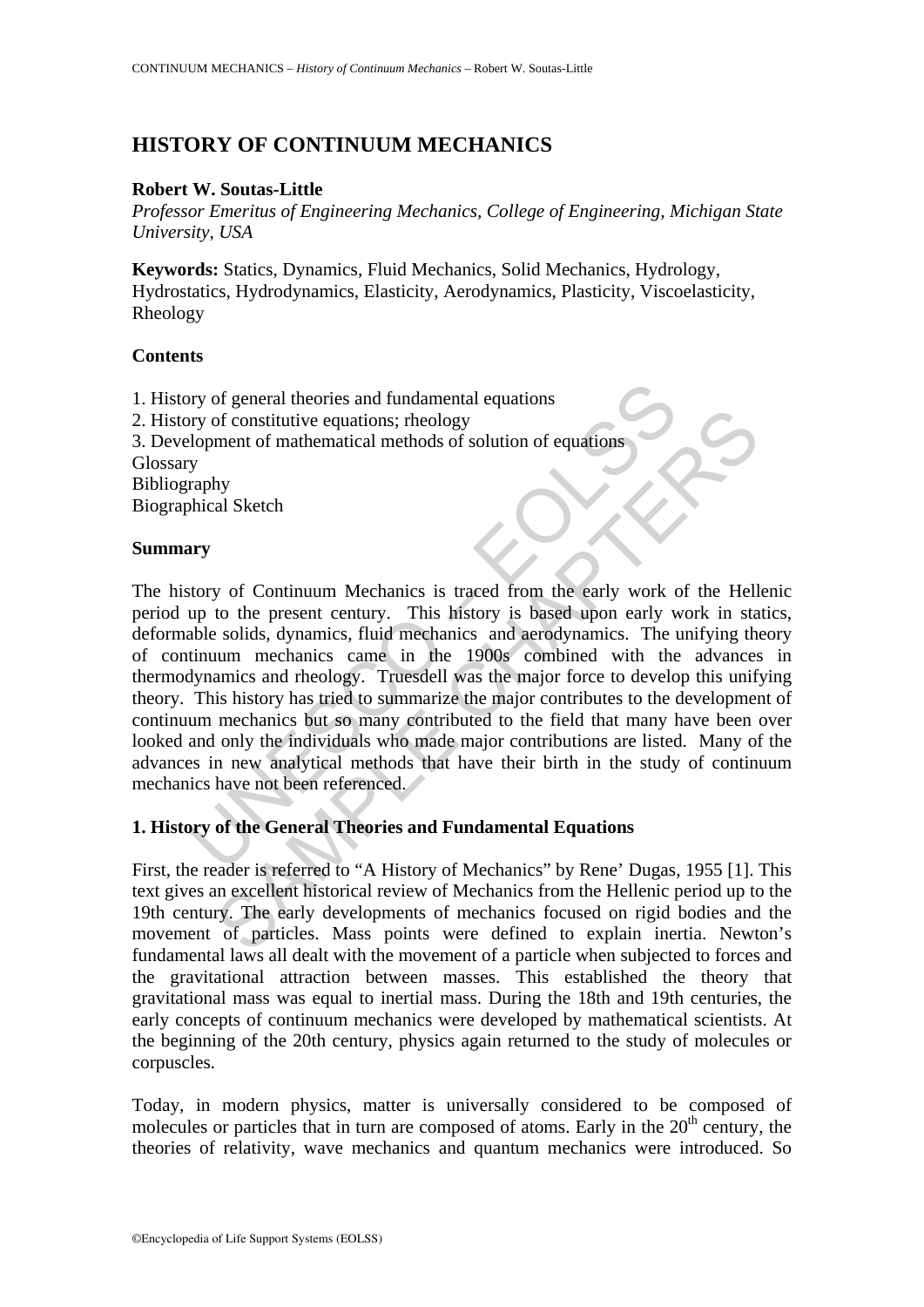physics began with the study of single particles or rigid bodies and then returned to models of particles and the interaction between them. However, we are surrounded by matter in the form of continuous media; deformable solids, fluids and gases. We will need a science that describes the responses of these materials to the external forces imposed upon them until, if ever, the science of particles can be developed such that it predicts the response of the aggregate. A. E. H. Love [2] wrote, "In a theory ideally worked out, the progress which we should be able to trace would be, in other particulars, one from less to more, but we may say that, in regard to the assumed physical principles, progress consists in passing from more to less." Timoshenko [3] expressed similar thoughts; "Atomic structure will not be considered here. It will be assumed that the matter of an elastic body is homogeneous and continuously distributed over its volume so that the smallest element cut from the body possesses the same specific physical properties as the body." The science of continuous media developed in two parts during the  $15<sup>th</sup>$  through the  $18<sup>th</sup>$  centuries, one from the deformation of solids and the other the flow of fluids.

volume so unat the sinulars element cut in the body possist<br>physical properties as the body." The science of continuous med<br>ts during the 15<sup>th</sup> through the 18<sup>th</sup> centuries, one from the deform<br>onstitutive equations of c buring the 15<sup>th</sup> through the 18<sup>th</sup> centuries, one from the deformation of sc<br>turing the 15<sup>th</sup> through the 18<sup>th</sup> centuries, one from the deformation of sc<br>er the flow of fluids.<br>ations of continuum mechanics up to and The foundations of continuum mechanics up to and including the formulation of the linear constitutive equations occurred during the period from 1687 to 1788. Truesdell and Toupin[5] give a complete review of classical field theory and an exhaustive set of historical footnotes and references. The name of Clifford Truesdell will appear many times in the history of continuum mechanics. Rutherford Aris [6] wrote; "In the last decade there has been a renascence of interest in rational mechanics in the mathematical world. It has been fairly widespread and attracted the attention of many mathematicians whose abilities are of the best order. If one name is to be singled out, it is probably not unfair to the others to select that of Truesdell, whose deep scholarship and extensive writing have been of great influence." Truesdell [7] also has written a history of this 100 year period.

In 1687, Newton (1642-1727) published "Principia", containing Newton's laws of motion and the law of gravitational attraction. Newton's first three laws may be stated as follows:

- 1. Every body or particle continues in a state of rest or in uniform motion in a straight line, unless it is compelled to change that state by forces impressed upon it—that is, unless the external forces are not in equilibrium.
- 2. The change of motion of a body or particle is proportional to the net external force acting on the body or particle in the direction of the net external force.
- 3. If one body or particle exerts a force on a second body or particle, then the second exerts a force on the first that is equal in magnitude to, opposite in direction to, and collinear with the given force.

The final law is the law of universal gravitational attraction:

4. Any two particles are attracted toward each other with a force whose magnitude is proportional to the product of their gravitational masses and inversely proportional to the square of the distance between them.

Leonardo da Vinci (1452-1519) noted "Mechanics is the paradise of Mathematical science because here we come to the fruits of mathematics." This was proven to be the case. As the science of mechanics developed, so did applied mathematics, calculus, field theory, partial differential equations, vector analysis and tensor analysis. Applied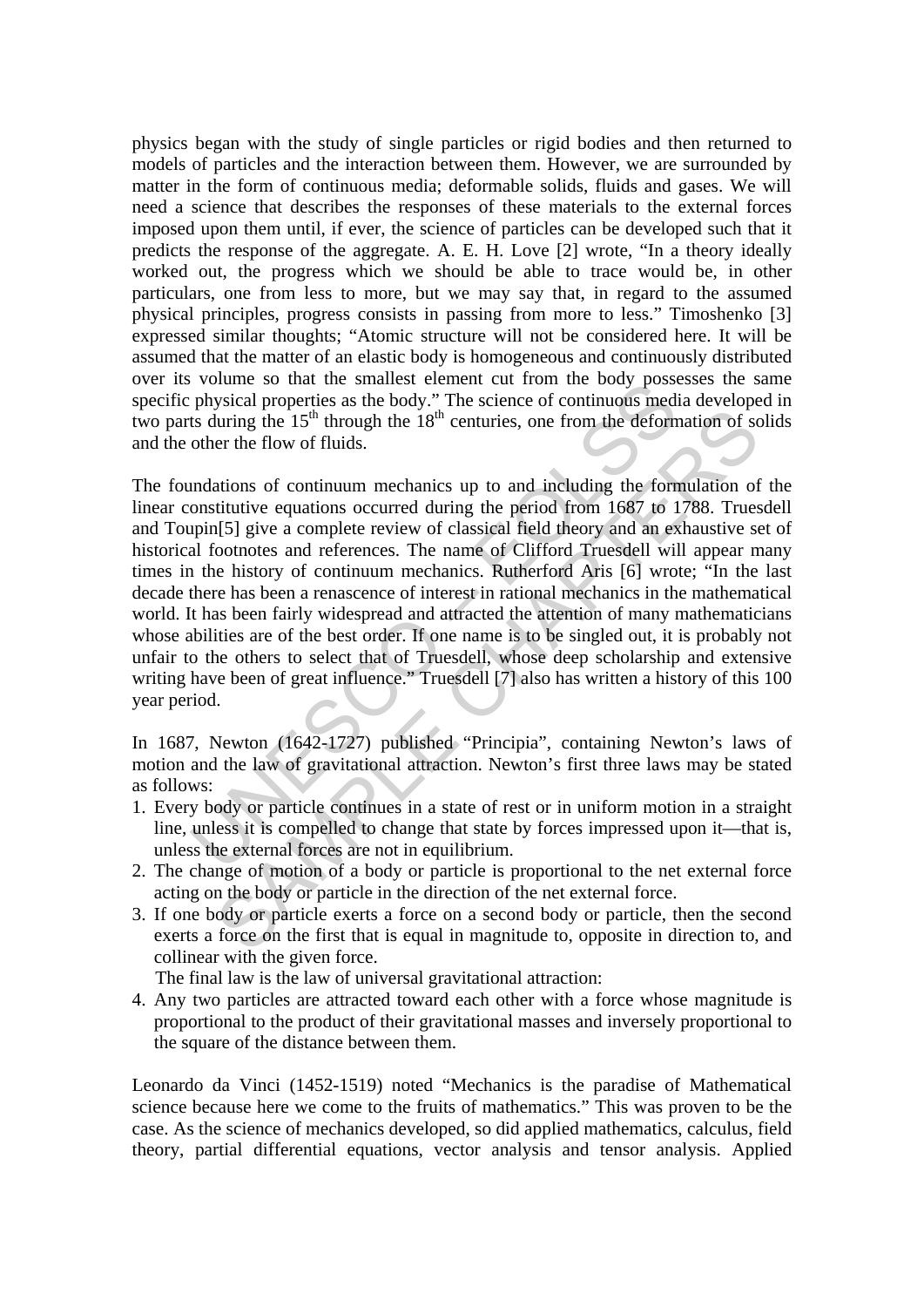mathematics developed to fill the need to understand and predict the response of materials to external stimuli. Therefore, the history of mathematics parallels the history of mechanics.

Although he was in his forties, when the treatise; *Prilosophiae naturalis principia mathematica,* Newton had formulated most of the axioms earlier and, by the age of 23, had developed calculus and the binomial theorem. In 1693, he heard for the first time that the calculus was becoming well known on the Continent and that it was commonly attributed to Leibniz (1646-1716). Newton and Leibniz were initially on cordial terms. Each recognized the others merits and neither suspected that the one had stolen any part of the calculus from the other.

Later, in 1712, when even the man in the street—the zealous patriot who knew nothing of the facts—realized vaguely that Newton had done something tremendous in mathematics (more, probably, as Leibniz said, than had been done in all history before him), the question as to who had invented the calculus became a matter of acute national jealousy, and all educated England rallied behind its somewhat bewildered champion, howling that his rival was a thief and a liar.

n 712, when even the man in the street—the zealous patriot whe<br>facts—realized vaguely that Newton had done something<br>atics (more, probably, as Leibniz said, than had been done in all<br>equestion as to who had invented the ca Ets—realized vaguely that Newton had done something tremendous<br>
Ets—realized vaguely that Newton had done something tremendous<br>
Ets—realized vaguely that Newton had done something tremendous<br>
Lets—realized vaguely that Ne "Newton at first was not to blame for this nationalistic attitude. Nor was Leibniz. But as the British sporting instinct presently began to assert itself, Newton acquiesced in the disgraceful attack and himself suggested or consented to shady schemes of downright dishonesty designed to win the international championship at any cost—even that of national honor. Leibniz and his backers did likewise. The upshot of it all was that the obstinate British practically rotted mathematically for all of a century after Newton's death, while the more progressive Swiss and French, following the lead of Leibniz, and developing his incomparably better way of merely *writing* the calculus, perfected the subject and made it the simple, easily applied implement of research that Newton's immediate successors should have had the honor of making it." [8]

Newton's laws or general statements are credited to be the beginning of classical mechanics but according to Truesdell [7], he made no attempt to form his laws in any mathematical expressions. These mathematical expressions were later developed by Euler. Leonard Euler (1707-1783) was the most prolific mathematician in history and Truesdell considered him to be the greatest mathematician of all time. Bell [8] wrote; "Even total blindness during the last seventeen years of his life did not retard his unparalleled productivity; indeed, if anything, the loss of his eyesight sharpened Euler's perceptions in the inner world of his imagination." In 1776, Euler introduced the integral forms of the principles of linear momentum and moment of momentum.

The concept of stress took about a century to develop. James Bernoulli around the end of the  $17<sup>th</sup>$  century introduced the concept of tension in a flexible line and in 1739 John Bernoulli introduced the concept of an internal force, in hydraulics. Euler later introduced the fully general idea of internal pressure. The concept of shear stress may date back to Newton's "Principia" in the statement; "The resistance arising from the want of lubricity in the parts of a fluid is, other things being equal, proportional to the velocity with which the parts of the fluid are separated from one another." Parent in1713 and Coulomb in 1773 introduced the concept of shear stress in beams. Du Buat's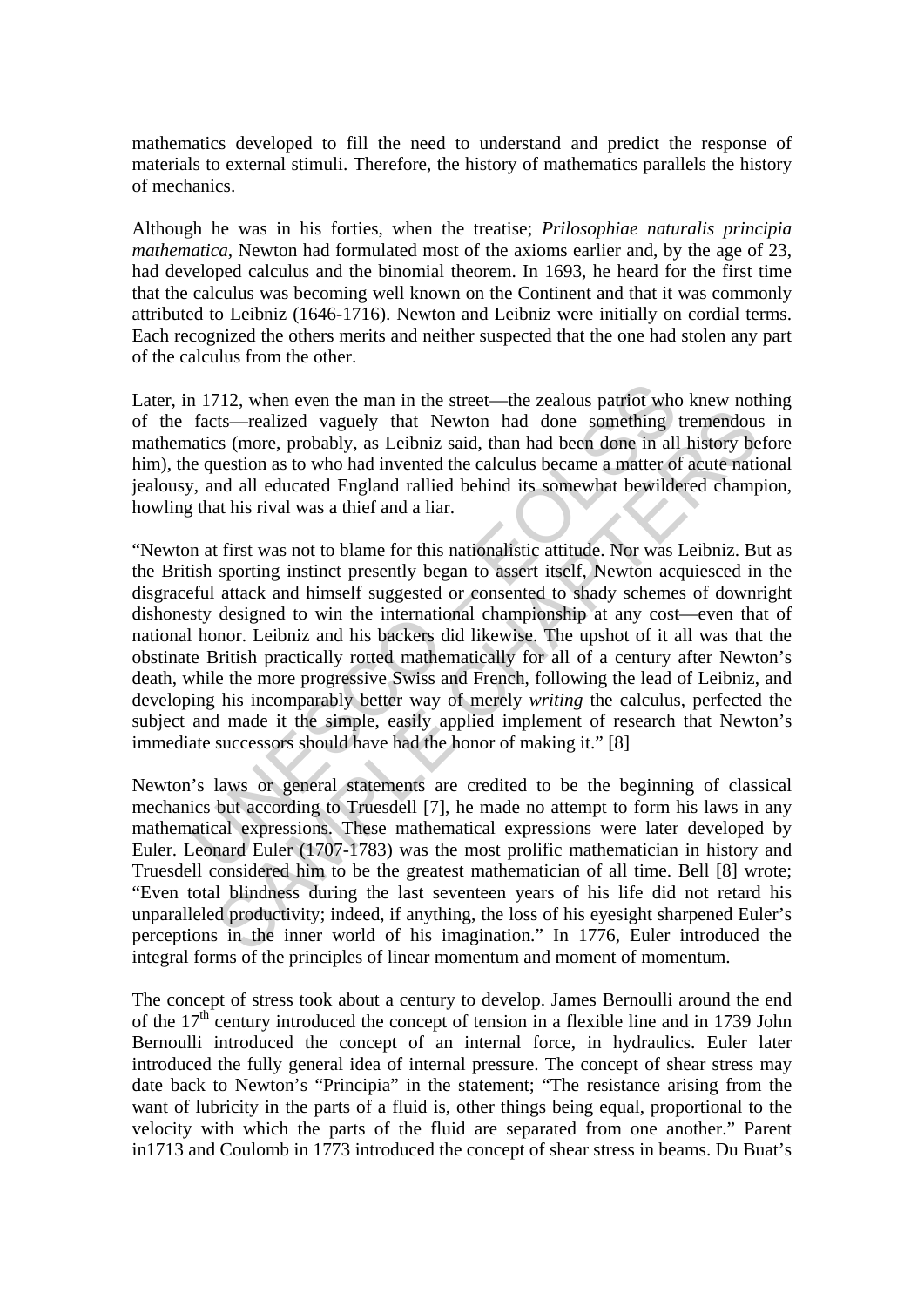"*Principes d'hydraulique"*, published in 1779 considered friction of water against the walls of a stream bed and the viscosity of the fluid. Coulomb's work on friction also contributed to the concept of shear stresses. Augustin-Louis Cauchy (1789-1857) presented the general concept and mathematical theory of the stress tensor in 1823 and 1827.

, a matematical mysischi and Lagrange, a pure matematical manifestation. French men of science of the 18<sup>th</sup> century. They both escapes they were requisitioned to calculate trajectories for the artillery g the manufacture Cauchy's childhood fell in the bloodiest period of the French Revolution. Schools were closed and men of science were left to starve or carted off to the guillotine. To escape this danger, the senior Cauchy moved his family to the village of Arcueil. Arcueil was a southern suburb of Paris, 5.3 km from the center of Paris. Arcueil adjoined the estates of the mathematician Marquis Laplace and the chemist Count Claude-Louis Berthollet. Laplace, a mathematical physicist and Lagrange, a pure mathematician, were the two leading French men of science of the  $18<sup>th</sup>$  century. They both escaped the guillotine because they were requisitioned to calculate trajectories for the artillery and to help in directing the manufacture of saltpeter for gunpowder. Laplace was struck by the young boy, Cauchy, as he discovered his phenomenal mathematical talent. Cauchy senior was elected Secretary of the Senate in 1800 and young Cauchy shared his study. He frequently saw Lagrange, who later would say of Cauchy "this young man will supplant all of us." During the last nineteen years of his life Cauchy produced over 500 papers on all branches of mathematics, including mechanics, physics, and astronomy. He introduced rigor into mathematical analysis and was surpassed in intellectual productivity only by Euler and Cayley. The development of theories of deformation and kinematics of continuous media occurred during this century.

by were requisitioned to calculate trajectories for the artillery and to hele manufacture of saltpeter for gumpowder. Laplace was struck by the year, as the discovered his phenomenal mathematical tantent. Catchly sentereta In 1776, Euler introduced and interpreted the tensor of rate of deformation or stretching and with minor changes would yield the description of infinitesimal strain constructed by Cauchy. Finite-strain theory was almost completely developed by Cauchy from 1823 to 1841 and his theory of infinitesimal strain was developed from the finite-strain theory. As will be discussed in later chapters, the kinematics and kinetics of a continuum has been developed in terms of spatial description, sometimes called an Eulerian description and a material description, sometimes called a Lagrangian description. The names Eulerian and Lagrangian for the spatial and material coordinates, respectively, are historically incorrect. [5]. A material coordinate labels the initial coordinates of the continuum at time zero and the spatial coordinate is the coordinate at time, *t*. The description of the continuum can then tell where a material coordinate is at any time, or if a spatial coordinate is picked, the continuum can be described by what material coordinate is at that point in space. Therefore, the material coordinates may be taken as a function of the spatial coordinates and time, or the spatial coordinates may be taken as a function of the material coordinates and time. Cauchy's deformation tensor was developed in terms of material coordinates and the Green's (1841) deformation tensor is in terms of spatial coordinates.

Water's importance to all civilizations has led to concentrated study of its properties and behavior of fluids. The early centers of civilization in Egypt, Mesopotamia, India and China developed machines for irrigation and to supply water. Archimedes (287-212 BC) is considered as the father of *hydrostatics* (study of pressure) for his law of buoyancy. The Roman soldier and engineer Sextus Julius Frontius (first century BC) was an inspector of the aqueducts and the public fountains in Rome and wrote an extensive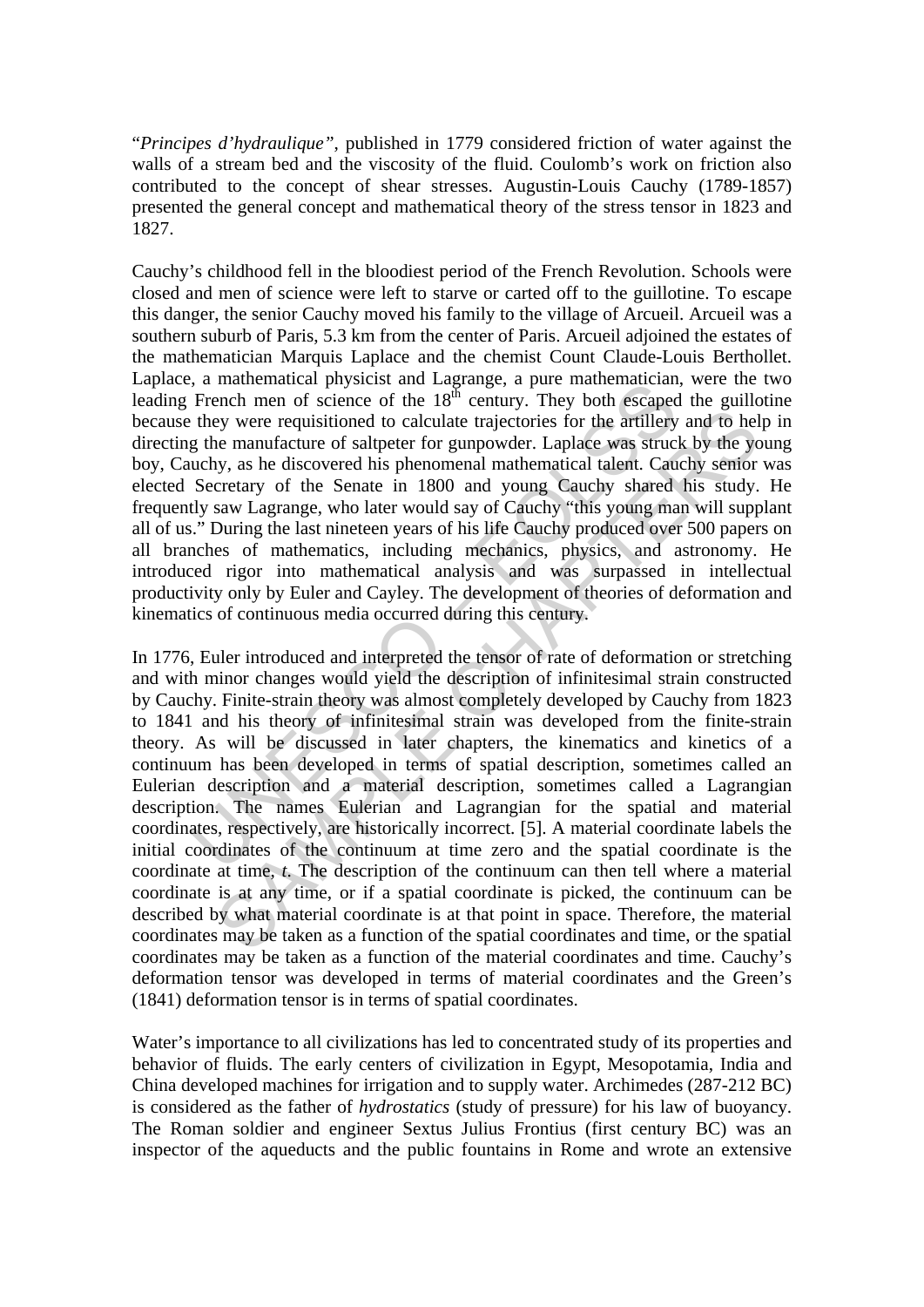treatise on practical *hydraulics* (study of the motion of fluids). He noted that the amount of water flowing through an orifice in a given interval of time depended upon the size of the orifice and on the depth of the orifice below the surface of the water in the reservoir. Torricelli (1608-1647) postulated that the velocity *v* of the water is proportional to the square root of the depth *h*. Daniel Bernoulli (1700-1782) mathematically expressed Torricelli's theorem as  $v = \sqrt{2gh}$ .

city of the water and A is the cross-sectional area of the flow. Lat<br>this idea of continuity of flow for an incompressible fluid. D.<br>eed the term *hydrodynamics* in 1738 combining the fields of h;<br>ics and formulated *Bern* Leonardo da Vinci (1425-1519) gave a complete formulation of the law of the flow of currents. "All motion of water of uniform breadth and surface is stronger at one plane than at another according as the water is shallower there than at the other." Castelli (1577-1644) formalized this concept as the velocity-area law:  $vA = constant$ , where *v* is the velocity of the water and *A* is the cross-sectional area of the flow. Later Euler would develop this idea of continuity of flow for an incompressible fluid. Daniel Bernoulli introduced the term *hydrodynamics* in 1738 combining the fields of hydrostatics and hydraulics and formulated *Bernoulli's principle*, relating the velocity of flow at a point in a pipe to the pressure. Euler, in 1755, derived the fundamental equations of hydrodynamics using the concept of a fluid particle. A fluid particle is considered an infinitesimal body, small enough to be treated mathematically as a point, but large enough to possess such physical properties as volume, mass, density, and so on. [9]. He developed the equation of continuity, which expresses the conservation of matter and starting from Newton's second law derived the general equations for the motion of an ideal fluid, Euler's equations of motion.

is idea of continuity of flow for an incompressible fluid. Daniel Bern<br>the term hydrodynamics in 1738 combining the fields of hydrostaties<br>and formulated *Bernoulli's principle*, relating the velocity of flow at a p<br>to th During the centuries before the Wright brothers' first flight in 1903, researchers were concentrating on fluid flow of water, an incompressible fluid. Very few were interested in air flow as human flight was considered impossible. Since water and air are both fluids, many of the concepts of hydrodynamics are applicable to aerodynamics. Bernoulli's Principle that the fluid's pressure decreases as the fluid's velocity increases is applicable to both water and air. Euler's equations accurately represent both compressible and incompressible flow of any fluid. However, neither Euler nor anyone else had been able to solve these equations during the  $17<sup>th</sup>$  and early  $19<sup>th</sup>$  centuries. Although Newton had stated that the motion of a fluid gradually communicates itself to the rest of the fluid due to "defectus lubricitatis (lack of slipperiness) viscous flow was not considered until the beginning of the  $19<sup>th</sup>$  century. The word viscosity comes from the Latin word *viscum* for mistletoe. The mistletoe berries produced a viscous glue which was used to entangle birds (lime birds).

Poiseuille (1707-1869) was interested in the circulation of blood in capillary vessels. Using small glass capillaries, he experimentally observed that the quantity of liquid discharged in unit time was proportional to the pressure times the radius of the capillary raised to the fourth power and inversely proportional to the length of the capillary. Wiedemann (1826-1899) in 1856, as well as Hagenbach in 1860, determined that the

proportionality constant was  $\frac{\pi}{8}$ η , where  $\eta$  was called the viscosity of the fluid. The

first scientist to theoretically use the property of viscosity in the fundamental equations of hydrodynamics was the French civil engineer Navier (1785-1836) in a memoir read in 1822. His theory was that any pressure tends to reduce the distance between the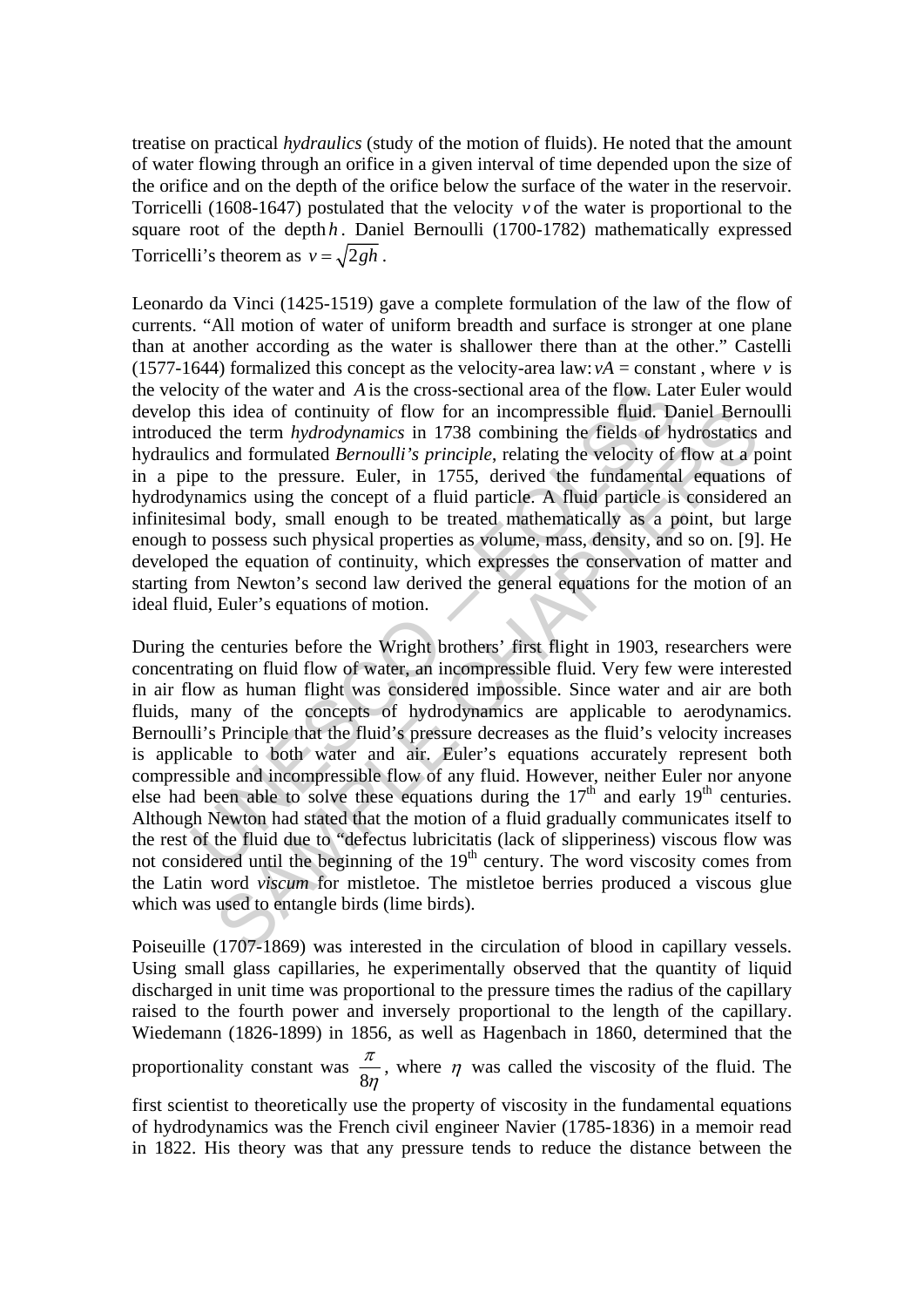molecules of the fluid. He introduced an explanation of Newton's *lack of slipperiness* by a dissipative term of viscosity using a viscosity coefficient . Stokes (1819-1903) rediscovered viscosity without using a molecular theory and history calls the important equations of fluids, the Navier-Stokes equations. Poisson (1781-1836) derived an equation for the motion of solid bodies and fluids with a second constant in addition to the viscosity. Until the 1900s most researchers related the second constant to the shear viscosity by using Stokes' relation.

If  $\mu$  absess and usevapline in the means are allowed to dust the Homeoptem However, the motion of these materials is governed by continual II and Boltzmann addressed this paradox in the late 1800s. Boy hat the world wor The  $19<sup>th</sup>$  century's industrial revolution gave rise to the development of a new science, thermodynamics. Thermodynamics emphasized the irreversible character of macroscopic phenomena, such as heat dissipation. During the same period, the kinetic theory of gases and developments in chemistry argued for a discrete description of matter. However, the motion of these materials is governed by continuum mechanics. Maxwell and Boltzmann addressed this paradox in the late 1800s. Boyle (1637-1691) stated that the world works like a clock; once energized after creation, would run forever. Descartes (1596-1650) stated that the total amount of motion in the world would remain constant. Huygens (1629-1695) worked on the problem of collisions and claimed that the vector sum of the product of mass and velocity remains unchanged after collision even though there was a dissipation of energy. It was argued that if the macroscopic objects lose some motion after a collision, the motion is transferred to the invisible particles of the objects and this motion of the invisible particles emerged as heat. This "world-machine" is often attributed to Newton as his dynamics was a reversible theory.

and Boltzmann addressed this paradox in the late 1800s. Boyle (1637-1<br>the world works like a clock; once energized after creation. would<br>essecrates (1596-1650) stated that the total amount of motion in the we<br>same aid mon Fourier (1768-1830) interest in the problem of the cooling of the Earth led to his development of the equation of heat conduction, an irreversible equation. Carnot (1796- 1832) focused his research on the question of the limited efficiency of the steam engine and on the existence of dissipation but more important stated that work and heat are two different expressions of energy. The first law of thermodynamics stated the energy of an isolated system remains constant (conservation of the internal energy in a closed system.). Clausius (1822-1888) introduced entropy as a measure of the quantity of work lost during the transfer of heat from a hot to a cold body. The second law of thermodynamics states: the entropy of an isolated system always tends to increase. The word entropy comes from the Greek words  $\epsilon v \epsilon \rho y \epsilon t \alpha$  energy) and  $\tau \rho \sigma \pi \eta$ (transformation). Boltzmann (1844-1906) worked on the kinetic theory of gasses and on the discrete (non-continuum) character of matter. He proposed a more general definition of entropy in terms of probabilities of molecular arrangements. [9] In 1966, Truesdell [10] would write: "As mechanics is the science of motions and forces, so thermodynamics is the science of forces and entropy. What is entropy? Heads have split for a century trying to define entropy in terms of other things. Entropy, like force, is an undefined object, and if you try to define it, you will suffer the same fate as the forcedefiners of the seventeenth and eighteenth centuries; either you will get something too special or you will run around in a circle."

Despite discoveries by the scientists supporting the atomic hypothesis of mater, others still rejected it. During the early part of the  $20<sup>th</sup>$  century, the controversy between the proponents of the kinetic theory of Boltzmann and the continuum mechanists was alive and well. Einstein (1879-1955) work on the Brownian motion supported the kinetic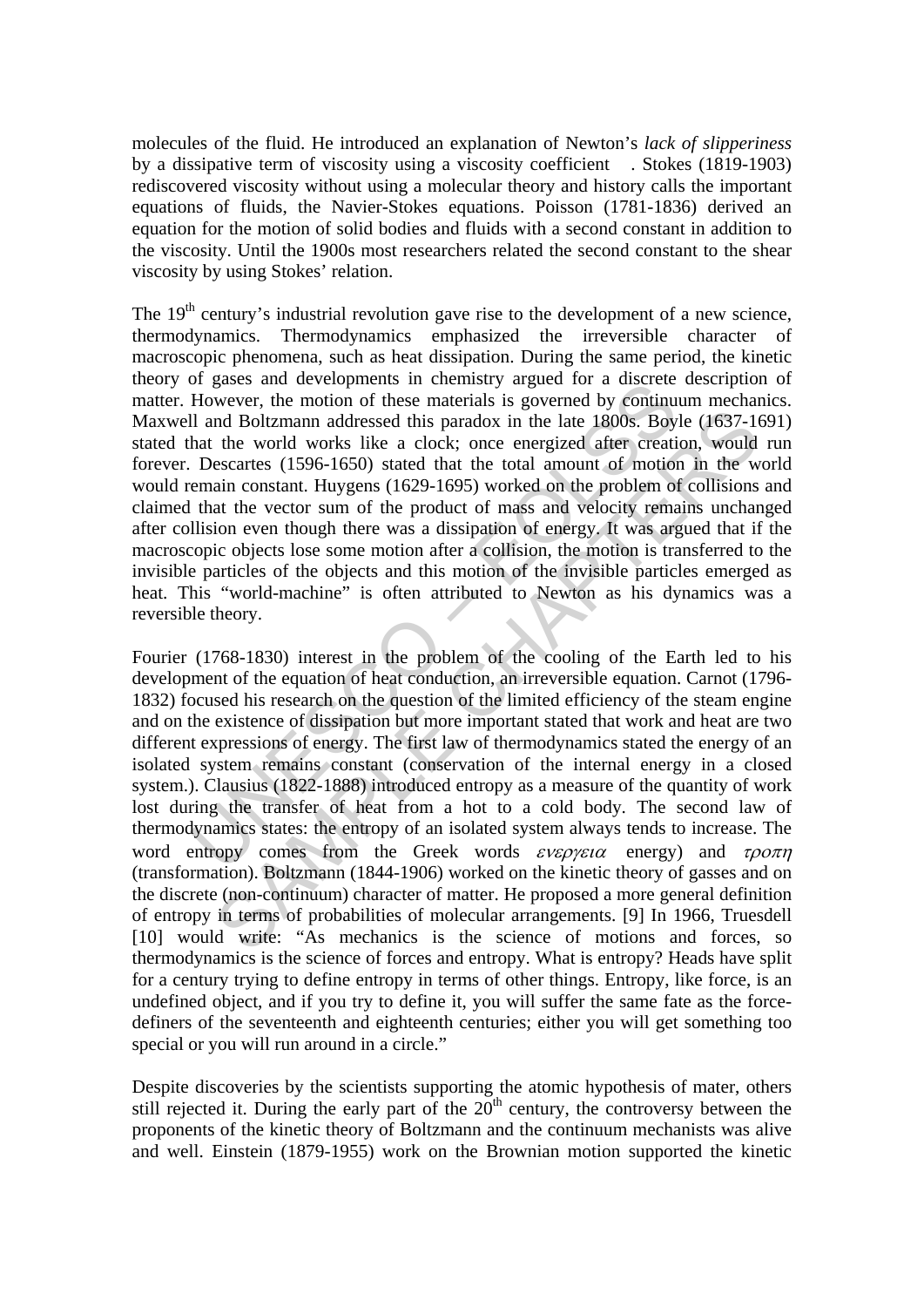theory. It is beyond the scope of this chapter to follow this debate through the first half of this century. In the 1950's Truesdell emerged as the greatest champion of the continuum theory.

Clifford Ambrose Truesdell III (1919-2000) should be known as the godfather of continuum mechanics. When he was in his early 30s during the early 1950s, he had established himself as the world's best-informed person in the field of continuum mechanics including the classical theories of fluid mechanics and elasticity and also the newer attempts to describe mathematically the non-classical behavior of materials. Clifford Truesdell has been called many things; "a singularity among all prominent scientist-scholars of the twentieth century"; "an extraordinary figure of  $20<sup>th</sup>$  century science"; "an egotist"; "a curmudgeon"; but no one has ever criticized his pre-eminence in the development of continuum mechanics in the decades following the Second World War. Truesdell received B.S. degrees in Physics and Mathematics in 1941 from the California Institute of Technology, an M.S. in Mathematics in 1942, a Certificate in Mechanics from Brown University in 1942, and a Ph.D. in Mathematics from Princeton in 1943. After serving at the Radiation Laboratory at MIT, U.S. Naval Ordnance Laboratory and the U.S. Naval research Laboratory, he was a Professor of Mathematics at Indiana University from 1950 to 1961. The remainder of his career, he was a Professor of Rational Mechanics at The Johns Hopkins University until retirement in 1989.

, an egoust  $\cdot$ , a cumunogeon , sud not mas ever cinctized in<br>evelopment of continuum mechanics in the decades following the<br>ruesdell received B.S. degrees in Physics and Mathematics in<br>in Institute of Technology, an M.S stell received B.S. degrees in Physics and Mathematics in 1941 from Institute of Technology, an M.S. in Mathematics in 1942, a Certificat from Brown University in 1942, and a Ph.D. in Mathematics for mPfrinc from From Chap Truesdell mastered Latin perfectly and was fluent not only in his native language, English, but also in French, German and Italian. In 1951, he founded with T. Y. Thomas a journal to serve the growing fields of mathematical continuum mechanics and the analysis of nonlinear partial differential equations, the Journal of Rational Mechanics and Analysis. He had persuaded his colleagues to use the phrase "rational mechanics" as it was introduced and defined by Newton. The dictionary definition of "rational" is "having reason or understanding." After a dispute with the head of the department, Truesdell was removed as Editor and the journal was renamed the Journal of Mechanics and Mathematics (later became the Indiana University Mathematics Journal). Siegfried Flugge, the Editor of the *Handbuch der Physik*, convinced Springer-Verlag to take over publication of a journal under Truesdell's sole Editorship. The new journal was named the Archive for Rational Mechanics and Analysis. Although Truesdell published 26 monographs and 268 papers, the relationship with Flugge led to the two most important publications for continuum mechanics of that time.

In 1960, Encyclopedia of Physics (Handbuch der Physik) Volume III/1 *Principles of Classical Mechanics and Field Theory* [5] was published. This nine hundred and two page volume has three sections: *Classical Dynamics* by John L. Synge, *The Classical Field Theories* by C. Truesdell and R. A. Toupin and *Appendix. Tenser Fields* by J. L. Ericksen. In 1965, Encyclopedia of Physics, Volume III/3: *The Non-linear Field Theories of Mechanics* by C. Truesdell and W. Noll [11] was published. Truesdell also wrote three sections on fluid mechanics in Volume VIII/1-3 for the Encyclopedia of Physics from 1959 to 1963. The February 8 to February 12, 1960 lectures by Truesdell to the Field Research Laboratory of the Socony Mobil Oil Company, Inc. were tape recorded and transcribed and published in 1961. [12] Truesdell writes in a forward to this publication: "No one knows how badly he speaks until he is confronted with a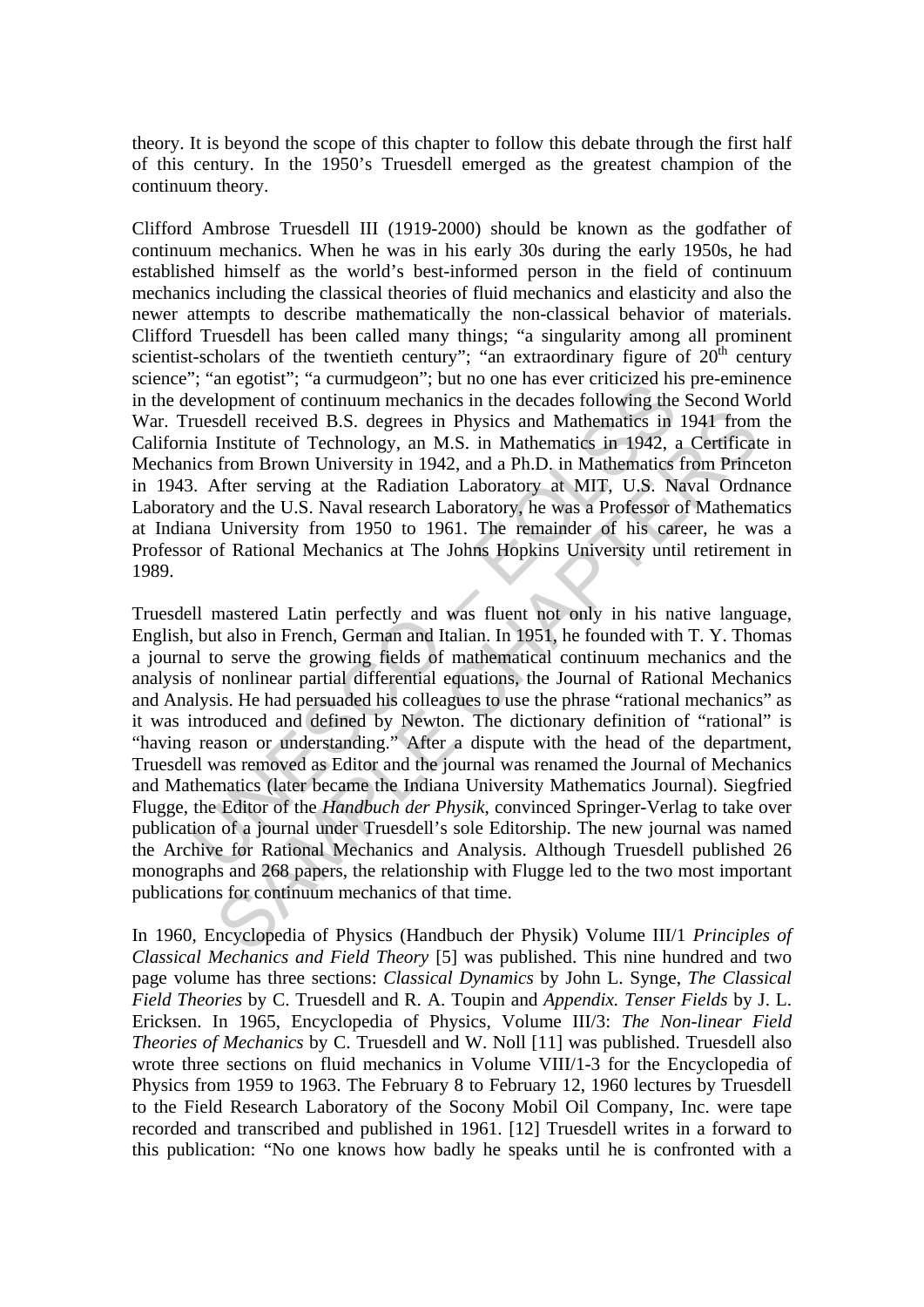transcript…In addition to chagrin for the style, I feel regret that into the course of ten lectures I could not find skill to compress a greater portion of the recent work on rational mechanics." He states in The Classical Field Theories; "This treatise is intended for the specialist, not the beginner. Necessarily it presents the foundations of the field theories, not as they appeared in the last century and linger on in the textbooks, not as the experts in some other domains may think they ought to be presented, but as they are cultivated by the specialist of today." Such was the man, Clifford Truesdell. He was an outstanding scholar, mathematician and historian and those studying continuum mechanics should read these treatises after study of the introductive texts.

Example of the mindten inerclaims. Some of which are instead interesting<br>in 1961 [13], Eringen in 1962 [14], Frederick and Chang in 1965<br>6], Scipio in 1967 [17], Calcote [18] and Leigh [19] in 1968, and<br>121] in 1969. These Scipio in 1967 [17], Calcote [18] and Leigh [19] in 1968, and Fung [20]<br>
Scipio in 1967 [17], Calcote [18] and Leigh [19] in 1968, and Fung [20]<br>
21] in 1969. These books introduced hundreds of young students to the<br>
y ai It is not surprising that the 1960s brought a number of excellent introductory text books in the theory of continuum mechanics. Some of which are listed here in chronological: Prager in 1961 [13], Eringen in 1962 [14], Frederick and Chang in 1965 [15], Sedov in 1965 [16], Scipio in 1967 [17], Calcote [18] and Leigh [19] in 1968, and Fung [20] and Malvern [21] in 1969. These books introduced hundreds of young students to the field and greatly aided in the understanding of subsequent courses in elasticity, fluid mechanics and viscoelasticity.

- -
- -
- -
- TO ACCESS ALL THE **14 PAGES** OF THIS CHAPTER, Visit: http://www.eolss.net/Eolss-sampleAllChapter.aspx

### **Bibliography**

Dugas, Rene';*A History of Mechanics*; first published by Editions du Griffon, Newchatel, Switzerland, in1955. A Dover edition, first published in 1988, is an unabridged republication of this work. [[xcellent history of mechanics from Aristotole to the quantum mechanics of the 1950's]

Love, A.E. H., *A Treatise on the Mathematical Theory of Elasticity*; <sup>4th</sup> Edition 1944; Dover Publications, New York First written in 1892 and updated in 1906, 1920, and 1927. A ccmplete text on Theory of Elasticy]

Timoshenko, S. P. and Goodier, J. N.; *Theory of Elasticity*; Engineering Societies Monographs; McGraw-Hill Book Company 1934 by the United Engineering Trutees, Inc; 1951 by McGraw-Hill; 1970 by McGraw-Hill, Inc. [First written by Timoshenko in 1934. with second and third editions cc-authored with Goodier in 1951 and 1970. First engineering treatment of elasticity.]

Hooke, Robert; *De Potentia Restitutiva*, London, 1678. [Original concept of a linear response of force to deformation of a material.]

Truesdell, C. and Toupin, R.; *The Classical Field Theories,* in S. Flugge(ed.), "Encyclopedia of Physics," vol III, Pt. 1, Sppringer-Verlag OHG, Berlin, 1960. [Complete coverage of mathematical field theory.]

Aris, Rutherford; *Vectors, Tensors, and the Basic Equations of Fluid Mechanics*, first published by Prentice-Hall, Inc., Englewood Cliffs, New Jersey, in 1962. The Dover edition, first published in 1989, is an unabridged and corrected republication of the work. [A complete mathematical coverage of classical fluid mechanics.]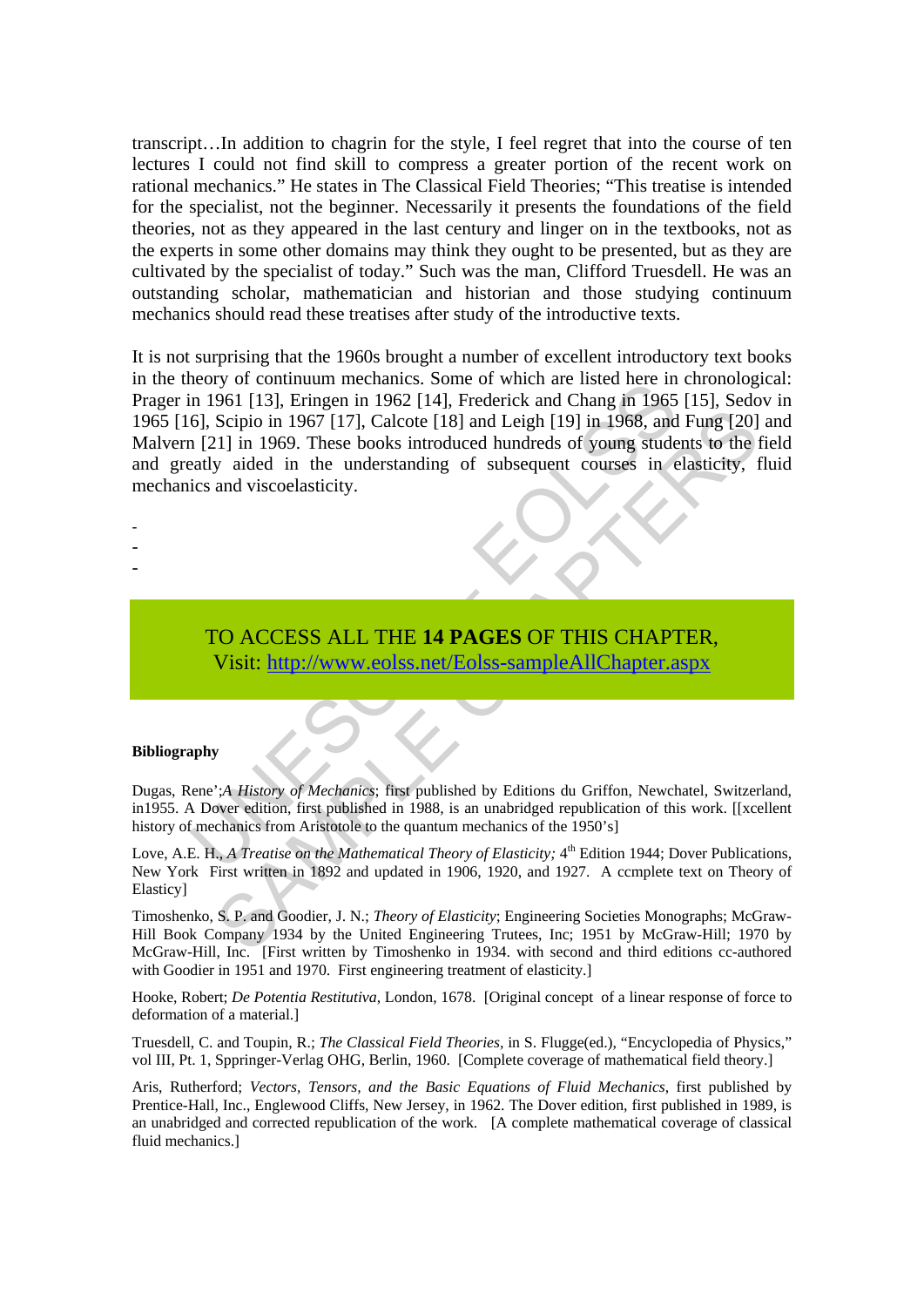Tuuesdell, C.; A Program toward Rediscovering the Rational Mechanics of the Age of Reason, *Arch. Hist. Exact Sci.*, vol. I, pp. 3-36, 1960. [History of mechanics for the 100 years after Newton.]

Bell, E. T.; *Men of Mathematics;* Simon and Schuster, Inc, New York, N. Y., 1937. [Complete review of mathematics from 5BC to the 1930s.]

Viscardy, Sebastien; *Viscosity from Newton to Nonequilibrium Statistical Mechanics*; PhD thesis September 2005. [Discusssion of the history of entropy and viscosity.]

Truesdell, C., *Six Lectures on Modern Natural Philosophy*, Springer Verlag, Berlin, 1966. [Discussion of the role of thermodynamics in continuum mechanics.]

Truesdell, C and Noll, W.; *The Non-Linear Field Theories of Mechanics*; in Flugge(ed.), "Encyclopedia of Physics", Vol III/3; Springer-Verlag; Berlin, 1969 [Major reference of the role of non-linear field theory.]

Truesdell, C. *The Principles of Continuum Mechanics;* Colloquim Lectures in Pure and Applied Science; No. 5, February 1960; The Socony Mobil Oil Company, Inc.; 1961. [Truesdell's early lectures on continuum mechanics.]

(C. The Principles of Continuum Mechanics; Colloquim Lectures in Pure and<br>ebruary 1960; The Socony Mobil Oil Company, Inc.; 1961. [Truesdell's<br>n mechanics.]<br>William Introduction to Mechanics of Continua; (based upon Ein<br>ms nary Northern The Mechanics of Continual, the Solit Lindson 2 outry research and the principal in Introduction to Mechanics of Continual; (based upon Einfulning in the Mechanics Verlag, Basil Switzerland) Ginn and Company; Prager, William *Introduction to Mechanics of Continua;* (based upon *Einfuhrung in dir Kontinuumsmachanik*, Birkhausser Verlag, Basil Switzerland) Ginn and Company; Boston; 1961. [Basic text of Continuum Mechanics.]

Eringen, Af. Cemal; *Nonlinear Theory of Continuum Mechanics*; McGraw-Hill Book Company, Inc.; New York; 1962. [Basic text of Continuum Mechanics]

Frederick, Daniel and Chang, Tien Sun; *Continuum Mechanics*; Allyn and Bacon, Inc., Boston; 1965. [Basic text of Continuum Mechanics.]

Sedov, Leonid Ivanovich; *Introduction to the Mechanics of a Continuous Medium;* (Translated from the Russian by Seripta Technia, Inc.) Addison-Wesley Publishing Company, Inc., Reading, Ma; 1965. [Basic text of Continuum Mechanics.]

Scipio,L. Albert; *Principles of Continua with Applications*; John Wiley & Sons, Inc., New York; 1967. [Basic text of Continuum Mechanics.]

Calcote, Lee R.; *Introduction to Continuum Mechanics*; D. Van Nostrand Company, Inc., Princeton, N. J.; 1968. [Basic text on Continuum Mechanics.]

Leigh, D. C.;*Nonlinear Continuum Mechanics*; MeGraw-Hill Book Company, New York; 1968. [Basic text of Continuum Mechanics.]

Fung, Y.C.; *A First Course in Continuum Mcchanics*; Prentice-Hall, Inc., Englewood Cliffs, N. J.; 1969. [Basic text of Continuum Mechanics.]

Malvern, Lawrence E.; *Introduction to the Mechanics of a continuous Medium*; Prentice-Hall, Inc., Englewood Cliffs, N. J.; 1969. [Basic text on Continuum Mechanics.]

Bird, R. Byron, Stewart, Warren E., Lightfoot, Edwin N., *Transport Phenomena*, John Wiley & Sons, Inc., New York,1960. [Complete treatment of Transport Phenomena from Chemical Engineering.]

*Rheology, Theory and Applications, Vol. I,* Edited by Frederick R. Eirich, Academic Press Inc., Publishers, New York, 1956. [Basic concepts of Rheology.]

*Rheology, Theory and Applications, Vol. II,* Edited by Frederick R. Eirich, Academic Press Inc., Publisher, New York, 1958. [Advanced concepts of Rheology.].

Soutas-Little, Robert William, *Elasticity*, (Originally Published Elasticity/Robert Wm. Little in 1973 by Prentice-Hall, Englewood Cliffs, N. J.) Dover Publications, Inc., Mineola, N.Y., 1999. [Mathematical Theory of Elasticity.]

Westerfaard, H. M., *Theory of Elasticity and Plasticity*, Harvard University Press, Cambridge, MA, John Wiley & Sons, Inc., N.Y., 1952. [Basic text on Elasticity and Plasticity]